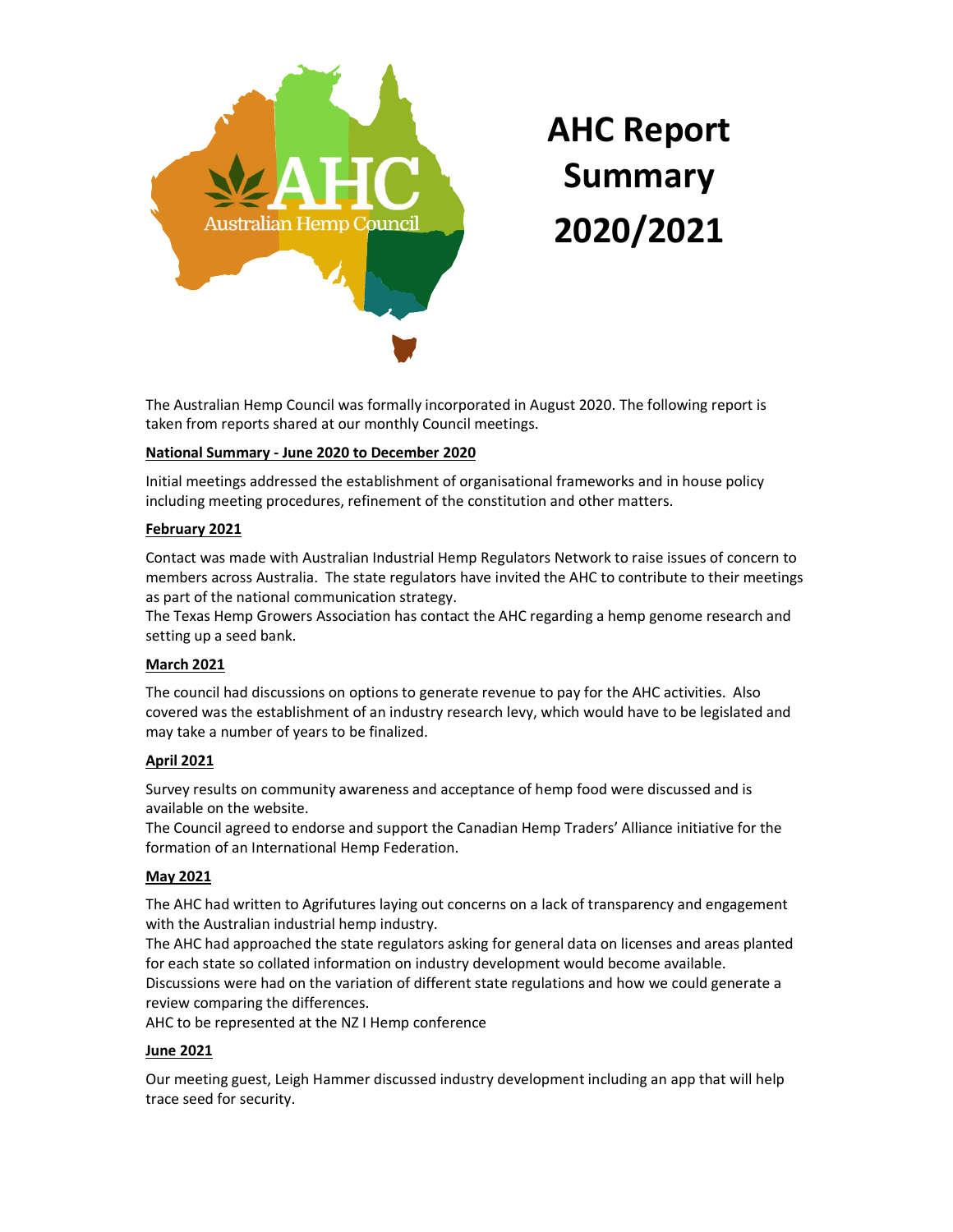June  $24<sup>th</sup>$  was set for the first AHC agronomy working group meeting.

# Reports by State



# iHemp WA – Gail Stubber

# January 2021

WA has a small contingent of growers active this season. Of the 90 licensees about 20 are active in growing hemp. It has been a good season for the southern farmers. Margaret river Hemp processing has 3 farmers growing FROG for them and they are happy with the result of those farmers. They are going to have their processing plant certified by an engineer by the end of January. The Co-op has a

broad acre farmer who is very pleased with his crop in Albany. However, at the moment we are still trying to work out where to sell the seed.

FFLI - has been working on getting a dehulling machine working for the end of this season.

Vasse Valley - has now purchased a mobile cleaning machine with the aim of cleaning seed on farm before purchasing for their food business.

The ChemCentre has asked HempGro and Natsoft to support them in their bid for a grant to develop a seed/genetic storage facility. They will be using the Seed traceability app as their data collection tool.

# February 2021

The processing facility at MRHP is now operating. WA Hemp Growers Co-op. is about to order new seed out of France for the coming season. We have some farmers harvesting. Some bad experiences but also one farmer is doing it well and will produce a video to help out with setting up the harvester.

# March 2021

Texas dry seed research - Zoom meeting eventuated and they (Hemp Farms Texas and Texas State University) are putting together a grant proposal to identify all known hemp seeds through DNA and Genome mapping. They are then going to store the seeds from these varieties in the UN Seed bank in New York. They are asking us for support to boost their bid by advising them of our seed varieties used in Australia. The Texas farming group is aiming to find a dryland hemp seed that grows well in that climate.

Margaret River Processing have their machine working and have put through a number of bales. All their product is for research and to build houses Hemp Homes Australia has on its books.

Seed regulator in WA is changing positions and so they seemed to have paused in getting new licenses and paperwork.

Webinar today on Hemp in fodder which was very interesting and is progressing to the next research base.

Hemp symposium on Saturday 20th March at the Fremantle Sailing Club.

# April 2021

The hemp Symposium was good but very much the same talks by the same faces. Mainly about building. However the cost was too high and people did not come along. There is a discussion to hold something in October and hopefully it will be more inclusive of the general public.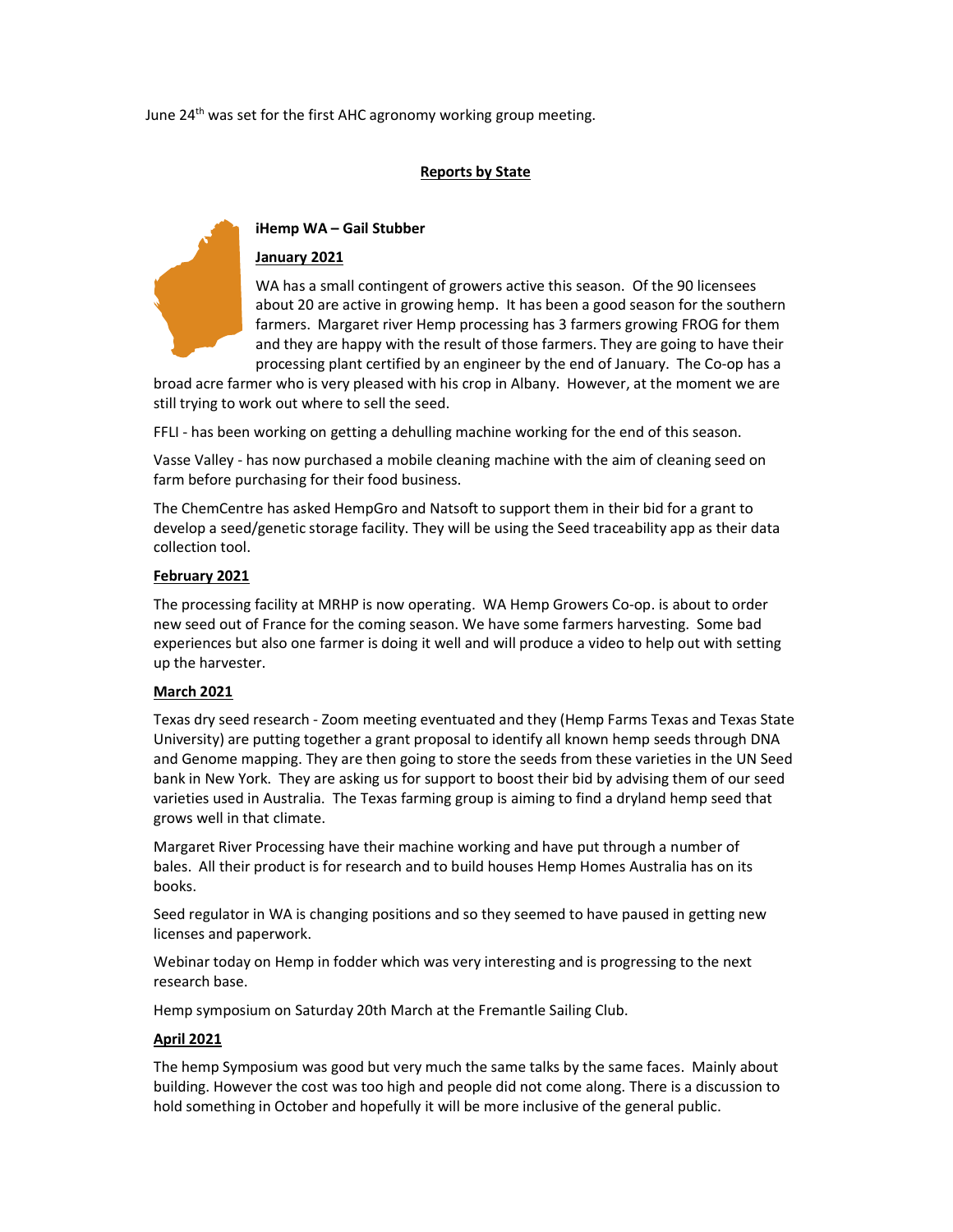HempGro has ordered 9 tonne of seed from France. The Seed trials are coming to an end but as yet DPIRD have not shared or allowed any visits. Most people have harvested but I have not yet got any numbers on how they did.

# May 2021

The Co-op attempt to bring in a processing unit has ground to a halt - due to funding. Margaret River Hemp Processing has their machine working and producing hurd for their houses. A company in Denmark has made hemp Spritzer - Cannabis Brewing Distillery - using distilling and terpenes for flavour. Awesome job. Vasse Valley has a new product and is talking about exporting to Asia.

# June 2021

There is some support for a levy in WA, but there is a need for good governance on how the funds are allocated.

# NT Farmers – Andrew Philip

# January 2021

NT has received a good start to the wet season, not only in the north, but also throughout most of the NT. There are now 4 Hemp licences issued and some strong interest.

There will be a wet season (dry land planting), with more plantings targeting the dry season irrigated window.

NT Farmers is asking for expressions of interest to look at forming an NT iHemp association over the coming months.

# February 2021

NT Government ready to launch pre-feasibility study to Hemp in NT.

Heavy rainfalls - people ready to plant irrigated crops. NT grower looking to plant in about a month's time. Aileron Station looking to finish a new block.

# May 2021

At this stage it doesn't look like there will be anything significant happening commercially in the NT this year, although there are 2 or 3 guys are still researching what they will do.

There is a Hemp session at the NT Farmers Food Futures conference next week.

New Agronomist (NT Government) on board and will start trials in conjunction with WA DPIRD).

# iHemp NSW – Jaimie Milling

# January 2021

iHemp NSW had discussions with the NSW DPI Senior Inspector of Biosecurity and Fraud division who are pleased about the formation of the AHC. We also

informed the department on the formation of iHemp NSW. They are happy to support the AHC and iHemp NSW.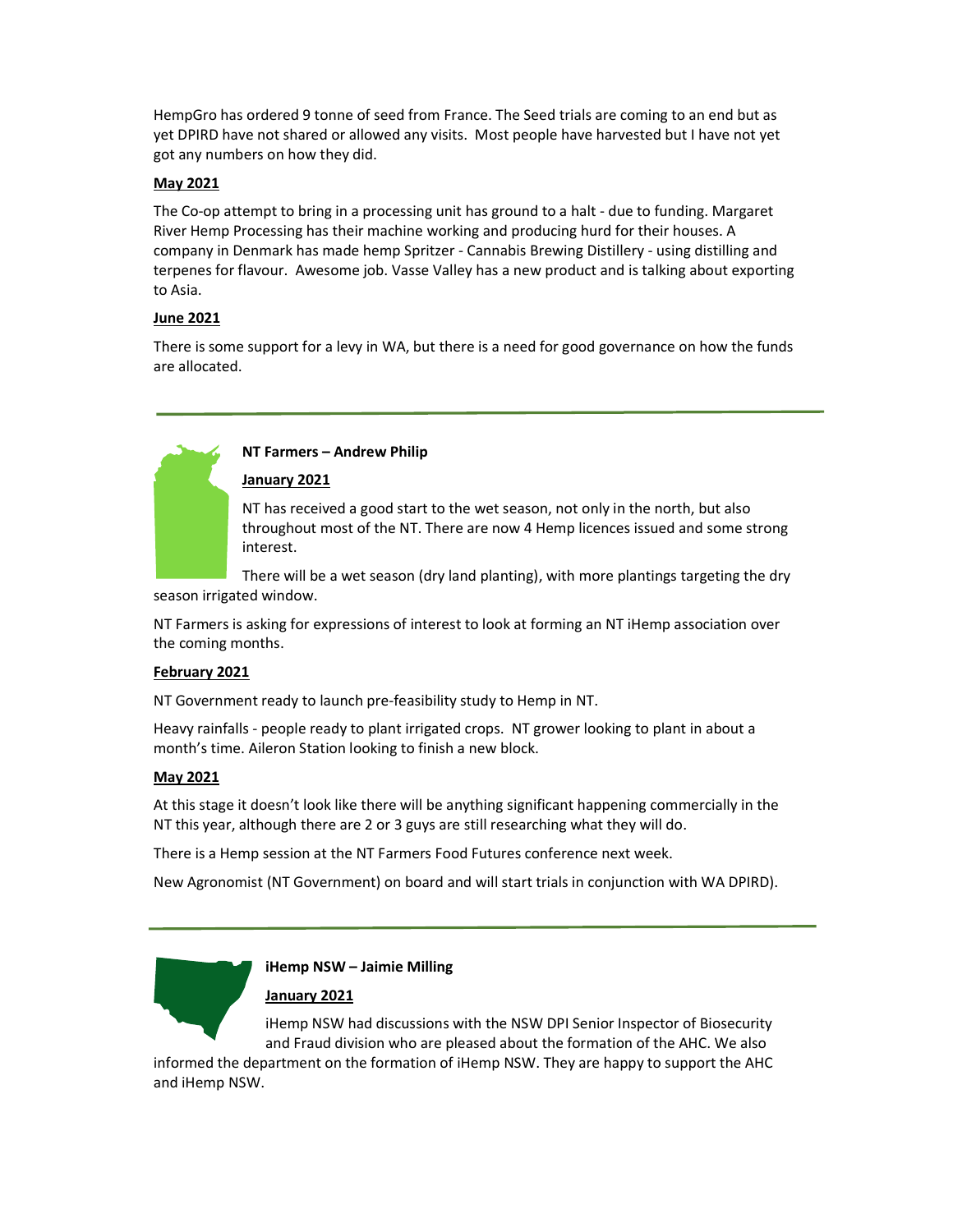Also discussed were the harmonization of all states and territories with Hemp licencing rules and guidelines, THC rules and auditing format. Discussions also included maintaining a full database on each licensee that goes into a state database so as a state we can see the total area planted, seed or fibre crops grown, varieties used, non or certified seed used, seeding and fertility rates/Ha etc.

We discussed the feeding of hemp biomass to livestock. iHemp NSW was informed that the feeding of biomass had been passed and has been approved legally since late 2018 as long as the leaf has dropped off the plant.

iHemp NSW has learnt that the TGA have been calling the NSW DPI fraud squad re false therapeutic product claims and wanting the DPI to investigate these claims. The DPI told the TGA it was their responsibility, not the DPI.

## February 2021

Update re new association - Set up Assoc., set up accounts, finalised fees etc. Have people in all positions. Thank you to Bernard for help with association documents.

Ihemp - same domain names, and look for all three states in the eastern.

### March 2021

Association registered and members have been invited.

#### May 2021

Ecofibre will support iHemp NSW as a paying member.

On Monday 17/5/21 the NSW DPI Senior Regulators have invited AHC representatives Tim Schmidt and myself into a zoom meeting to discuss the Industrial Hemp Industry of NSW moving forward and also working with the rest of the states and territories in AU.

I was told today by one Senior NSW Regulator, The AHC is doing some great work in the hemp industry and has the full support of the NSW DPI Regulators.

I was contacted by Stuart Gordon from CSIRO about sending square bales of Hemp fibre to Alberta, Canada to do fibre processing and testing of different hemp varieties from AU.

#### June 2021

Through Tim's introduction I have made contact with Leah Hamer. Leah is helping me with website design for iHemp NSW's, domain set-up, membership links, and Paypal setup. Leah has some great ideas for our website being proactive and giving to our NSW members.

iHemp NSW has paid their \$1000 to the AHC Association last week.

I had a farmer contact me from south western NSW. They have formed a hemp growers group that wants to learn more about the industry, growing hemp, agronomy, seed varieties and markets. I have offered to attend one of their grower meetings with an Agronomist and a couple of growers to offer help and support giving them some insight into the industry.

# THA – Tim Schmidt

### January 2021

Crops going well. Planning an agronomy pre harvest day Feb 19th.

### February 2021

Crops looking best yet. Heliothis is one major issue for the state. - spraying now has an issue with withholding as it is a 28 day withhold. Major pre harvest field day to be held next Friday. Stuart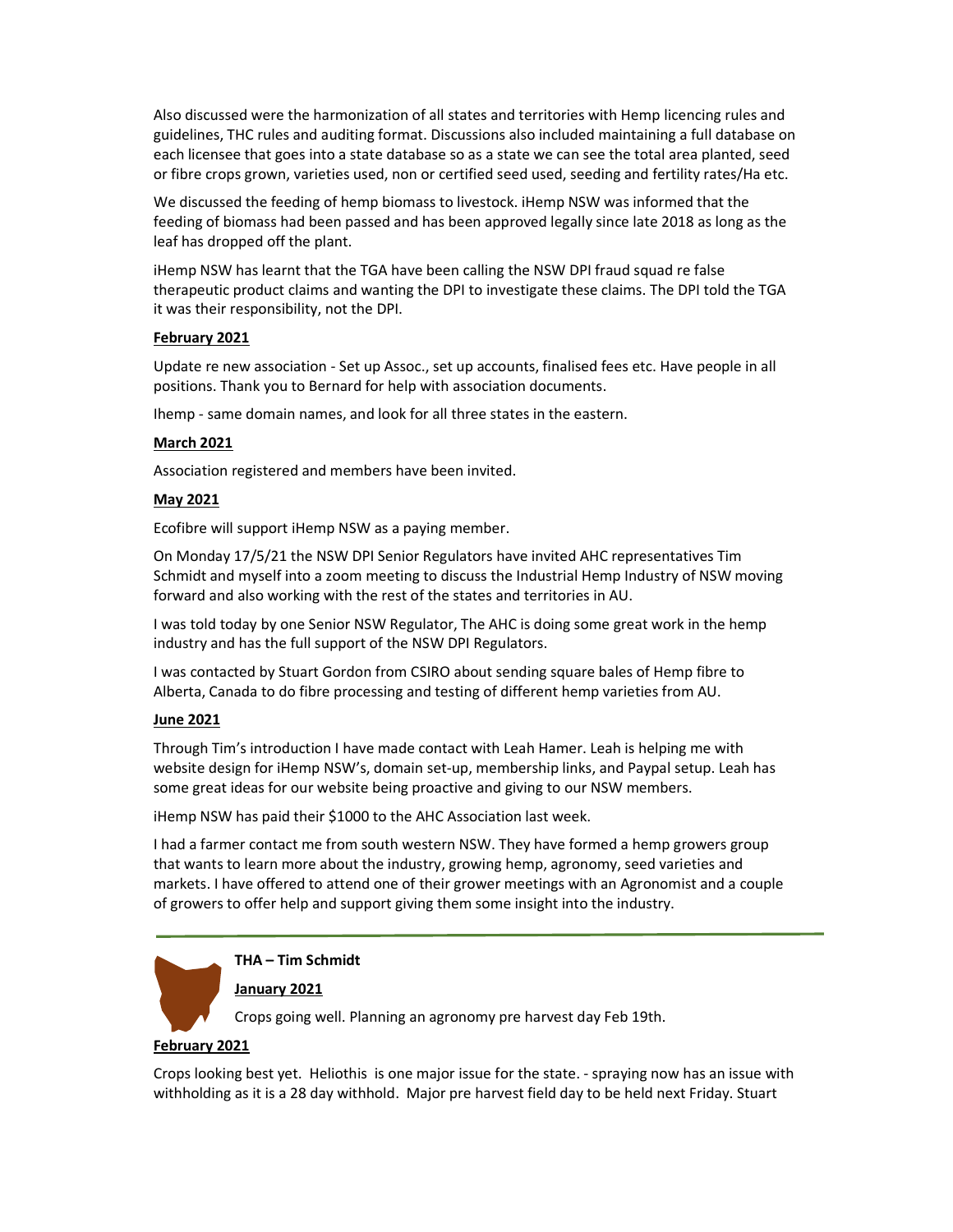Gordon and Rob. Bell coming to the field day. Top looking crops and high yields are expected. Rain events in the last week.

# March 2021

Harvest has begun and the yields are promising. This year is opposite to last where the grain is coming in quite clean and at lower moisture. We are about halfway through. The Finola is showing to be an advantage given there is less residue to deal with in the field. XHemp has arranged supply of raw material from a number of major growers for the hurd extraction plant which will be set up and running in a couple of months' time, supplying the local building market.

Tasmania State Growth has been approached by Agrifutures with regard to the National Variety Trials. As per usual things are moving oh so slowly, we hope to have something set up by next spring.

We had a very well attended agronomy session at Woodlands as per comments in our THA newsletter. Unfortunately not many growers were here, however the agronomists gave us some very useful insights. At the same time Andi had about 50 people very interested in the hemp building aspect, touring a hemp house etc. Afterwards we all enjoyed hemp burgers and beer.

# April 2021

I think we have just over half the crop harvested here in Tassie. The weather and conditions have been very good with yields up and harvest samples some of the best seen yet. Such a difference to last year's conditions.

Andi's machine is in progress. She has achieved a great job having raised the funds with so little Govt. and institutional assistance. Some of the growers have also shown great commitment as well.

Agrifutures have been arranging a proposal with our government to move the NVT forward which we have been supporting. Given there has been a snap election called here, everything is on hold until after May.

# May 2021

Andi is expecting the arrival of the hurd processor by the end of this month. I called in at Ashford and the processor looked good and am looking forward to seeing it in operation in Tassie.

Many of you would have heard about my 'hi' thc crop, it was only 1.5ha and 1.5% thc. The regulators thought it was good that it was highlighted in the media as it showed transparency in the industry and that the regulators are helping the industry remain within the legislative parameters.

# June 2021

The hurd extractor has arrived and is settling in nicely. The winter has turned wet.

Recently at our THA board meeting, a major discussion was had around the issue of broadening the message from the association about extracts and other products of hemp other than food and fibre.

Met a grower yesterday, this will be his last year growing hemp as he plans to expand his dairy herd, he had been growing hemp for about 9 years.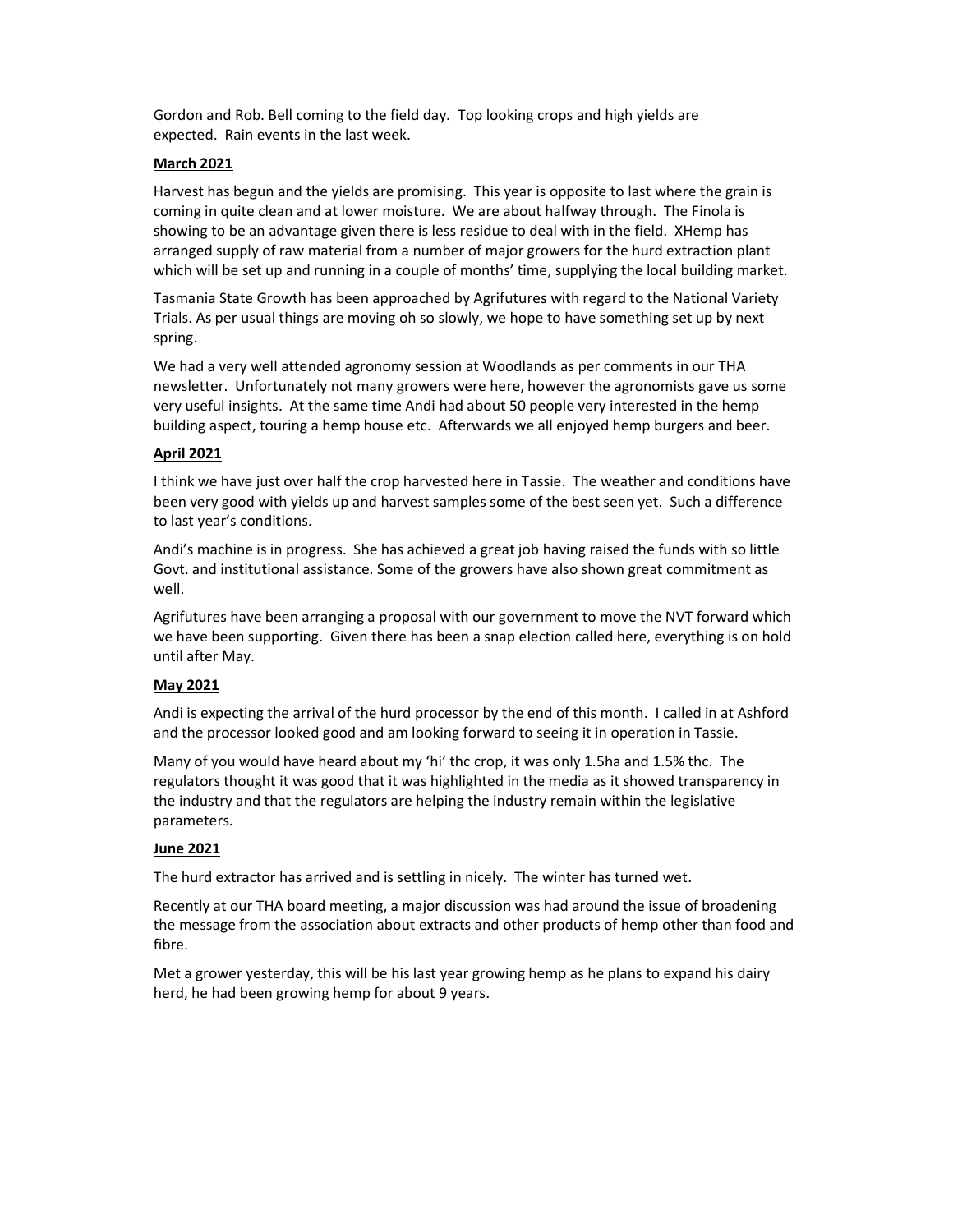# IHASA – Mick Andersen

# January 2021

Crops in SA growing well with good climate conditions so far. Yields expected to be quite good with PR-13 variety showing the greatest potential at onset of flowering last week. Some biological controls for heliothis being trialled for the first time this season between 2 growers. PIRSA trial taking place for a fourth

year but no field days planned yet.

# February 2021

PIRSA trial site field days at Loxton and Maaoupe will be held on Tuesday and Wednesday next week. The day will include an open meeting to discuss trial results from the previous 3 years.

Commercial crops are looking extremely good with the first 60ha crop to be harvested in about 2 weeks. One crop in particular inspected today is expected to yield over 1.5 tonne/ha.

# March 2021

Harvest has begun with yields looking very good; well up on last year. Several small takers of fibre from harvested crops - for paper pilot plant, another for mixing hemp fibre elements with kelp for biochar (for household electricity storage batteries), and one for making biodegradable plastic replacement products.

We are most likely proceeding with a television advertising campaign around hemp foods to increase our market share but also to increase the awareness of hemp foods and dispel the drug myth further and educate people.

We almost have the results of our market research. A survey of over 1000 Australians on their knowledge and opinions about hemp. This was a government funded survey, initiated from the GCH office through Food SA, and the results will be shared to all once the results are published.

Good Country Hemp have started working with NatSoft on the development of processing aspects of the HI-Track software. GCH are entering a private arrangement with Natsoft for the subscription and use of the app mainly for product traceability.

# May 2021

Season 20/21 is finished with much improved yields over previous 2 seasons. Average (precleaning) yield about 1.6 t/ha, best crop 3.2t/ha. All growers indicate they will plant again in November.

One grower has baled about 90 big squares of hemp stubble which will be supplied to a SA builder who is building 2 hemp homes near Adelaide, for a small baling and transport fee. Any left-over bales will go to a composting trial near Adelaide.

Some hemp stubble samples have been given to another composting facility in the South East who will have it tested for C/N ratio to determine its suitability. We need to actively pursue other options for stubble use for SA seed crops to prevent burn-offs and to provide an additional source of income for growers.

# June 2021

The Hemp, Cannabis, Mind, Body and Psychic Expo was held in Adelaide late last month and quite a good attendance from all sorts of people. There is talk of a decorticator being established in SA. GCH has employed a sales manager based in Adelaide and working towards all packaging being plastic free. We will soon be launching our new business/website Hemp Boost which is pet foods incorporating all hemp processing by-products.